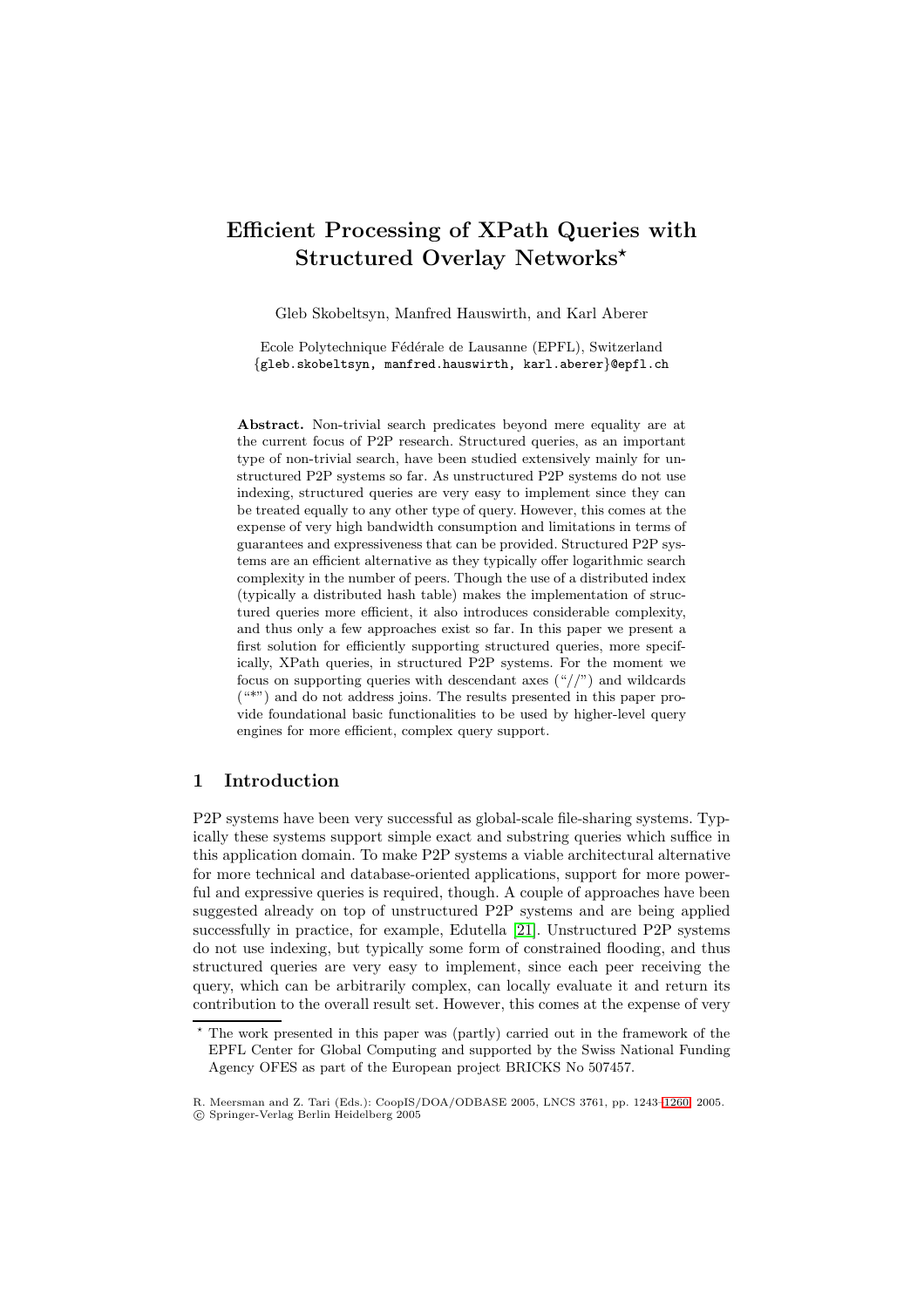high bandwidth consumption and some intrinsic limitations. For example, completeness of results cannot be guaranteed, query planning is not possible, and joins are nearly impossible to implement efficiently in large-scale settings.

The efficient alternative are structured P2P systems, as they typically offer logarithmic search complexity in the number of participating nodes. Though the use of a distributed index (typically a distributed hash table) makes the implementation of structured queries more efficient, it also introduces considerable complexity in an environment that is as instable and error-prone as large-scale P2P systems. Thus, so far only a few approaches exist, for example the PIER project [\[14\]](#page-16-0).

In this paper we present a first solution for the efficient support of structured queries, more specifically, XPath queries, in large-scale structured P2P systems. We assume such a P2P system processing queries expressed in a complex XML query language such as XQuery. XQuery uses XPath expressions to locate data fragments by navigating structure trees of XML documents stored in the network. We refer to this functionality as processing of *structured queries*. In this paper we provide an efficient solution for processing XPath queries in structured P2P networks. We do not address query plans or joins, but focus on a foundational indexing strategy that facilitates efficient answering of structured queries, which we refer to as structural indexing in the following. We restrict the supported queries to a subset of the XPath language including node tests, the child axes  $(\binom{u}{v})$ , the descendant axes  $(\binom{u}{v})$  and wildcards  $(\binom{u}{v})$  which we will denote as  $XPath_{\{*,//\}}$  in the following. Thus, in this paper we describe an indexing strategy for efficient  $XPath_{\{*,//\}}$  query answering in a structured P2P network. Our goal was to provide a basic functional building block which can be exploited by a higher-level query engine to efficiently answer structural parts of complex queries in large-scale structured P2P systems. However, we think that the work presented in this paper provides generally applicable concepts which can be generalized to more complete support of XPath predicates and joins.

The paper is organized as follows: Section [2](#page-1-0) gives a brief introduction to our P-Grid structured overlay network which we use to evaluate our approach. Our basic indexing strategy is described in Section [3](#page-4-0) whose efficiency is then improved through caching as described in Section [4.](#page-6-0) The complete approach is then evaluated in Section [5](#page-10-0) through simulations. Following that, we position our approach in respect to related work in Section [6](#page-13-0) and present our conclusions in Section [7.](#page-15-1)

# <span id="page-1-0"></span>**2 The P-Grid Overlay Network**

We use the P-Grid overlay network  $[1,3]$  $[1,3]$  to evaluate the approach presented in this paper. P-Grid is a structured overlay network based on the so-called distributed hash table (DHT) approach. In DHTs peer identifications and resource keys are hashed into one key space. By this mapping responsibilities for partitions of the key space can be assigned to peers, i.e., which peer is responsible for answering queries for what partition. To ensure that each partition of the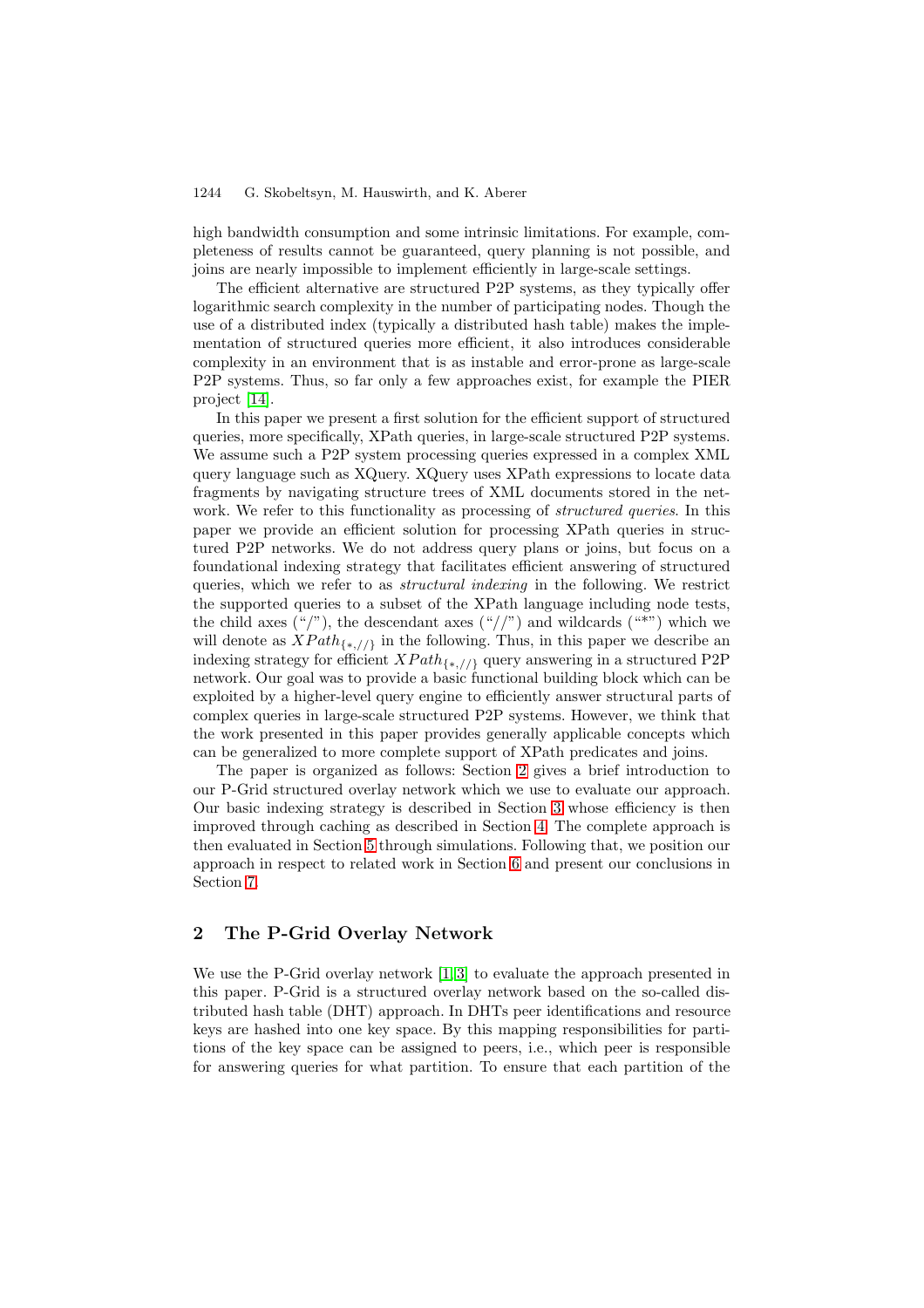key space is reachable from any peer, each peer maintains a routing table. The routing table of a peer is constructed such that it holds peers with exponentially increasing distance in the key space from its own position in the key space. This technique basically builds a small-world graph [\[16\]](#page-16-1), which enables search in  $O(\log N)$  steps. Basically all systems referred to as DHTs are based on variants of this approach and only differ in respect to fixed (e.g., P-Grid, Pastry [\[25\]](#page-17-1)) vs. variable key space partitioning (e.g., Chord [\[27\]](#page-17-2)), the topology of the key space (ring, interval, torus, etc.), and how routing information is maintained (redundant entries, dealing with network dynamics and failures, etc.).

Without constraining general applicability we use binary keys in P-Grid. This is not a fundamental limitation as a generalization of the P-Grid system to kary structures is natural, and exists. P-Grid peers refer to a common underlying binary trie structure in order to organize their routing tables as opposed to other topologies, such as rings (Chord), multi-dimensional spaces (CAN [\[24\]](#page-17-3)), or hypercubes (HyperCuP). Tries are a generalization of trees. A trie is a tree for storing strings in which there is one node for every common prefix. The strings are stored in extra leaf nodes. In the following we will use the terms trie and tree conterminously.

In P-Grid each peer  $p \in P$  is associated with a leaf of the binary tree. Each leaf corresponds to a binary string  $\pi \in \Pi$ , also called the key space partition. Thus each peer p is associated with a path  $\pi(p)$ . For search, the peer stores for each prefix  $\pi(p,l)$  of  $\pi(p)$  of length l a set of references  $\rho(p,l)$  to peers q with property  $\overline{\pi(p,l)} = \pi(q,l)$ , where  $\overline{\pi}$  is the binary string  $\pi$  with the last bit inverted. This means that at each level of the tree the peer has references to some other peers that do not pertain to the peer's subtree at that level which enables the implementation of prefix routing for efficient search. The cost for storing the references and the associated maintenance cost scale as they are bounded by the depth of the underlying binary tree.

Each peer stores a set of data items  $\delta(p)$ . For  $d \in \delta(p)$  the binary key  $key(d)$ is calculated using an order-preserving hash function, i.e.,  $\forall s_1, s_2 : s_1 \langle s_2 \rangle$  $h(s_1) < h(s_2)$ , which is pre-requisite for efficient range querying as information is being clustered.  $key(d)$  has  $\pi(p)$  as prefix but it is not excluded that temporarily also other data items are stored at a peer, that is, the set  $\delta(p, \pi(p))$  of data items whose key matches  $\pi(p)$  can be a proper subset of  $\delta(p)$ . Moreover, for fault-tolerance, query load-balancing and hot-spot handling, multiple peers are associated with the same key-space partition (structural replication), and peers additionally also maintain references  $\sigma(p)$  to peers with the same path, i.e., their replicas, and use epidemic algorithms to maintain replica consistency. Figure [1](#page-3-0) shows a simple example of a P-Grid tree. Note that, while the network uses a tree/trie abstraction, the system is in fact hierarchy-less, and all peers reside at the leaf nodes. This avoids hot-spots and single-points-of-failures.

P-Grid supports a set of basic operations:  $Retrieve(key)$  for searching a certain key and retrieving the associated data item, Insert(key, value) for storing new data items,  $Update(key, value)$  for updating a data item, and  $Delete(key)$ for deleting a data item. Since P-Grid uses a binary tree,  $Retrieve(key)$  is of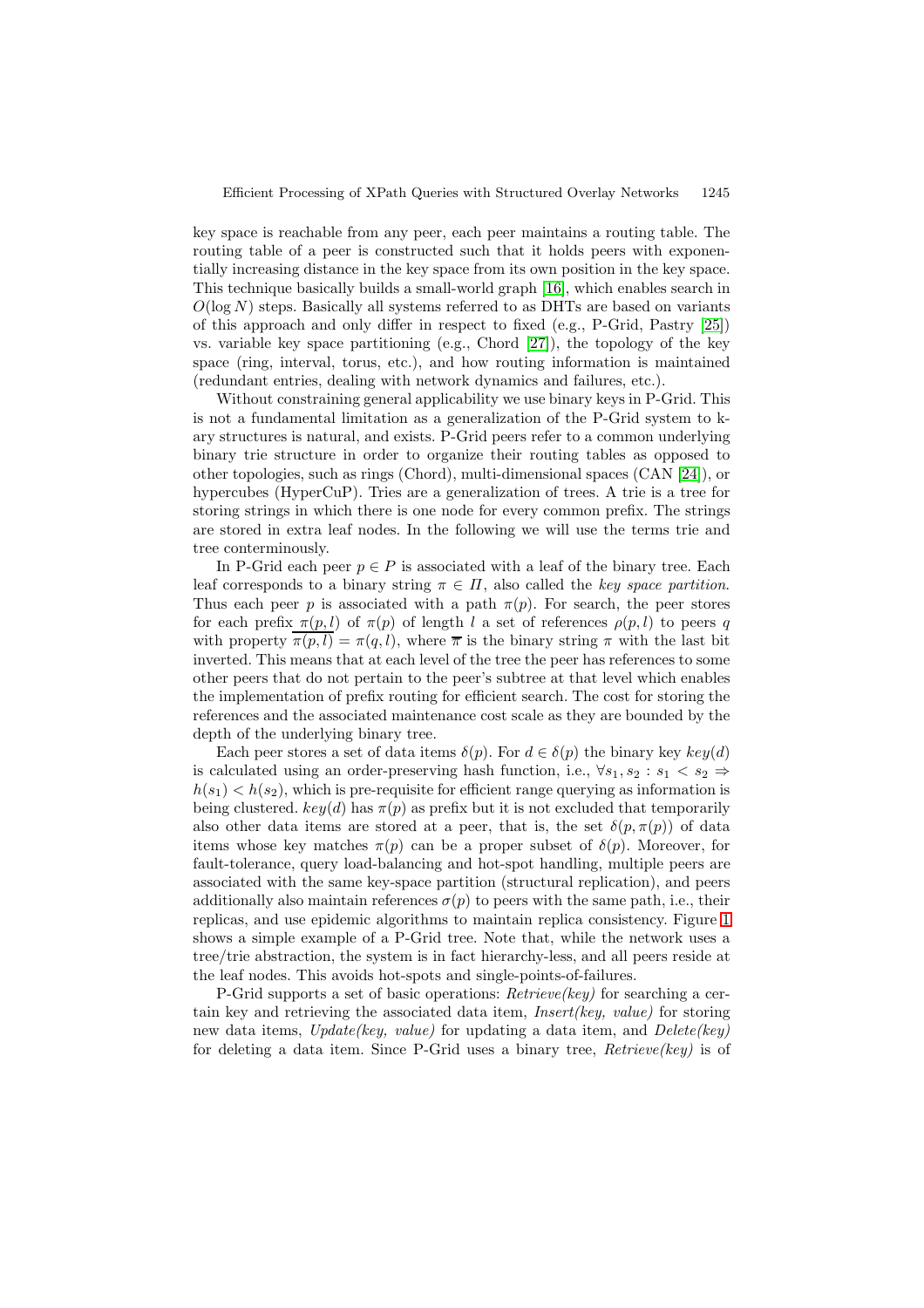

<span id="page-3-0"></span>**Fig. 1.** P-Grid overlay network

complexity  $O(\log |H|)$ , measured in messages required for resolving a search request, in a balanced tree, i.e., all paths associated with peers are of equal length. Skewed data distributions may imbalance the tree, so that it may seem that search cost may become non-logarithmic in the number of messages. However, in [\[2\]](#page-15-4) it is shown that due to the randomized choice of routing references from the complimentary subtree, the expected search cost remains logarithmic  $(0.5 \log N)$ , independently of how the P-Grid is structured. The intuition why this works is that in search operations keys are not resolved bit-wise but in larger blocks thus the search costs remain logarithmic in terms of messages. This is important as P-Grid's order-preserving hashing may lead to non-uniform key distributions.

The basic search algorithm is shown in Algorithm [1.](#page-3-1)

| <b>Algorithm 1.</b> Search in P-Grid: $Retrieve(key, p)$             |
|----------------------------------------------------------------------|
| 1: if $\pi(p) \subset \text{key or } \pi(p) \supset \text{key then}$ |
| 2: $return(d \in \delta(p) key(d) = key);$                           |
| $3:$ else                                                            |
| determine l such that $\pi(key, l) = \pi(p, l);$<br>4:               |
| $r =$ randomly selected element from $\rho(p, l)$ ;<br>5:            |
| Retrieve $(key, r);$<br>6:                                           |
| $7:$ end if                                                          |
|                                                                      |

<span id="page-3-1"></span>p in the algorithm denotes the peer that currently processes the request. The algorithm always terminates successfully, if the P-Grid is complete (ensured by the construction algorithm) and at least one peer in each partition is reachable (ensured through redundant routing table entries and replication). Due to the definition of  $\rho$  and  $Retrieve(key, p)$  it will always find the location of a peer at which the search can continue (use of completeness). With each invocation of Retrieve(key, p) the length of the common prefix of  $\pi(p)$  and key increases at least by one and therefore the algorithm always terminates.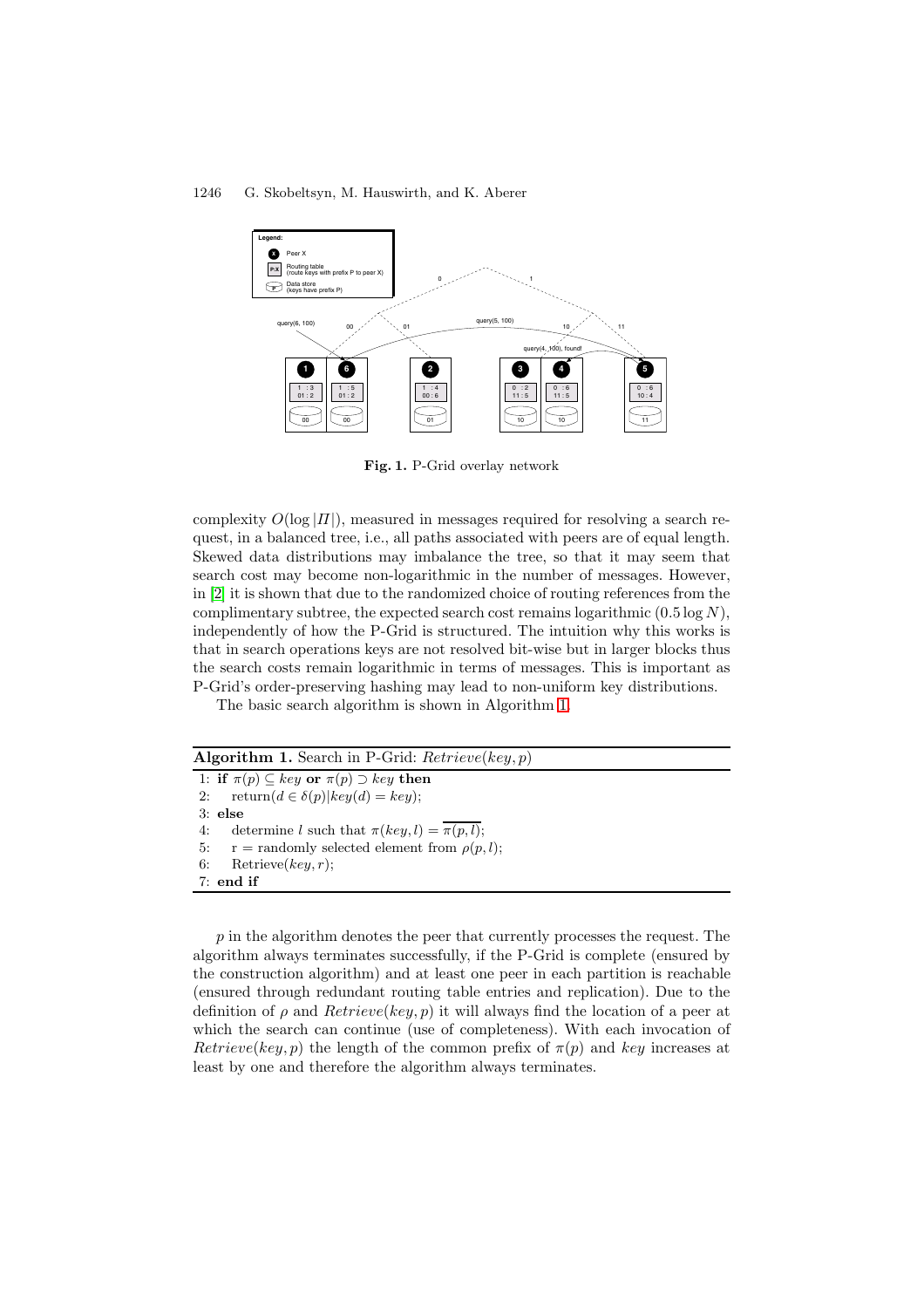*Insert(key, value)* and  $Delete(key)$  are based on P-Grid's more general update functionality [\[10\]](#page-16-2),  $Update(key, value)$ , which provides probabilistic guarantees for consistency and is efficient even in highly unreliable, replicated environments, i.e.,  $O(\log |H| + replication factor)$ . An insert operation is executed in two logical phases: First an arbitrary peer responsible for the key-space to which the key belongs is located  $(Retricve(key))$  and then the found peer notifies its replicas about the inserted key using a light-weight hybrid push-and-pull gossiping mechanism. Deleting and updating a data item works alike.

# <span id="page-4-0"></span>**3 Basic Index**

The goal of structural indexing is to provide efficient means to find a peer or a set of peers, that store pointers to XML documents or fragments containing the path(s) matching the queried expression. As we target large-scale distributed XML repositories, we try to minimize the messaging costs, measured in overlay hops, required to answer the query. The intuition of our approach is to use standard database techniques for suffix indexing applied to XML path expressions. Instead of symbols, the set of XML element tags is used as the alphabet.

Given an XML path P consisting of m element tags,  $P = l_1/l_2/l_3/ \ldots/l_m$ , we store  $m$  data items in the P-Grid network using the following subpaths (suffixes) as application keys:

$$
- sp1 = l1/l2/ \dots /lm
$$
  

$$
- sp2 = l2/ \dots /lm
$$
  

$$
\vdots
$$
  

$$
- spm = lm
$$

The key of each data item is generated using P-Grid's prefix-preserving hash function:  $key_i = h(sp_i)$ . The insertion of the m data items requires  $O(m \log N)$ overlay hops. Each data item stores the original XML path to enable local processing and a URI to the XML source document/fragment. We refer to this index as basic index in the following.

For example, for the path " $store/book/title$ ", the following data items (we represent them in a form of {key,data} pairs) will be created:

- **–** {h("store/book/title"),("store/book/title/", URI)}
- **–** {h("book/title"),("store/book/title/",URI)}
- $-$  {h("title"), ("store/book/title/", URI)}

Any peer in the overlay network can submit an  $XPath_{\{*,//\}}$  query. To support wildcards ("\*") we consider them as a particular case of descendant axes  $\left(\frac{\alpha}{\gamma}\right)$ . They are converted into  $\frac{\alpha}{\gamma}$  and are used only at the local lookup stage as a filtering condition. I.e., our strategy is to preprocess a query replacing all "\*" by "//", for example, " $A$ /\*/ $B$ "  $\rightarrow$  " $A$ / $/B$ ", answer the transformed query using our distributed index and filter the result set by applying the original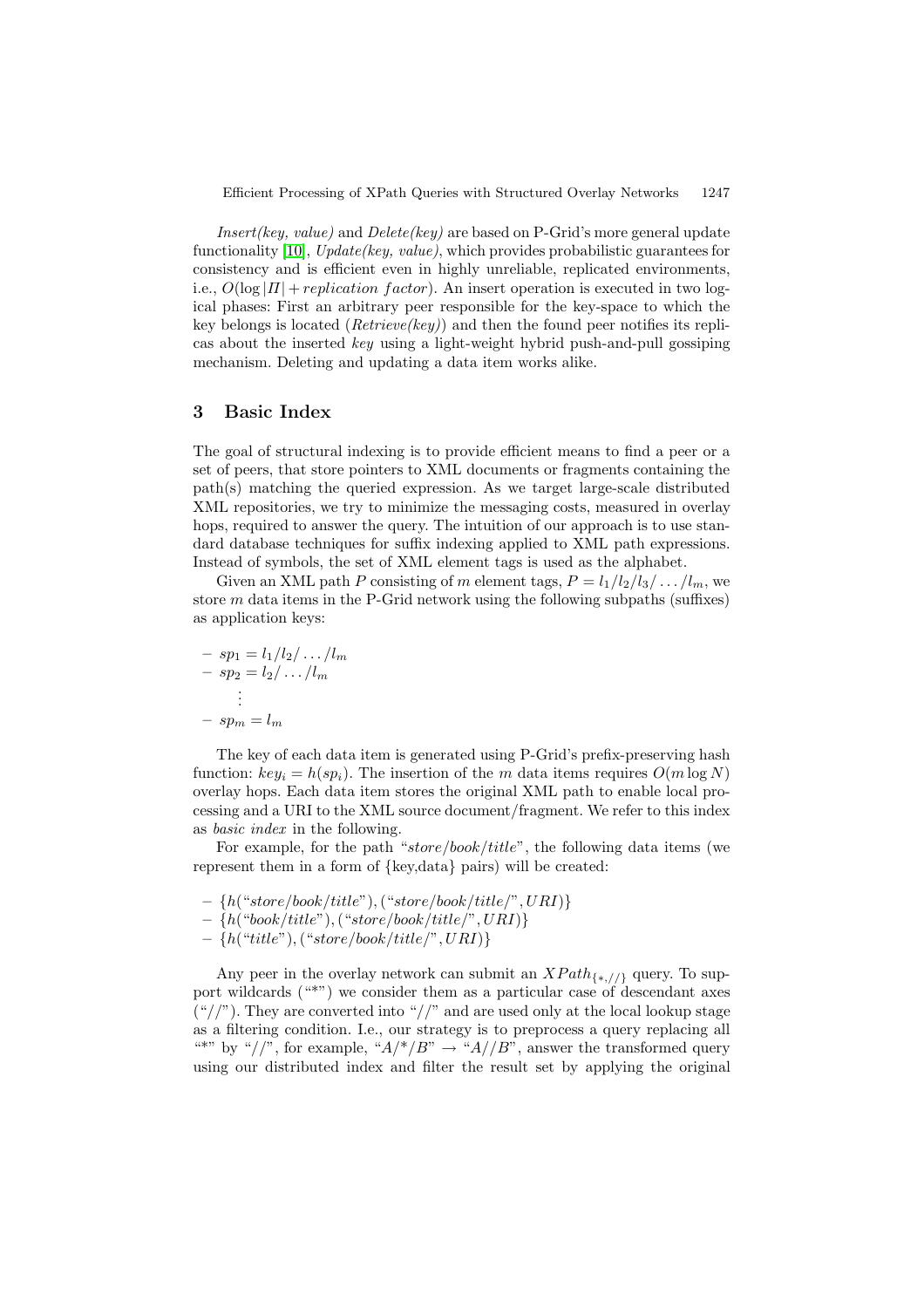query to it, thus we obtain the intended semantics of "\*". In this paper we concentrate on general indexing strategy and do not address possible optimizations on this issue.

Let  $q_B$  denote the longest sequence of element tags divided by child axes  $(\lq'')$  only, which we will call the *longest subpath of a query* in the following. For example, for the query " $A//C/D//F$ ",  $q_B = "C/D$ ".

When a query is submitted to a peer, the peer generates a query message that contains the path expression and the address of the originating peer and starts the basic structural querying algorithm as shown in Algorithm [2.](#page-5-0)

**Algorithm 2.** Querying using basic index: AnswerQuery(query, p)

1: compute  $q_B$  of *query*; 2:  $key = h(q_B)$ 3: **if**  $\pi(p) \subset \text{key}$  **then** 4:  $return(d \in \delta(p) | isAnswer(d, query) = true);$ 5: **else if**  $\pi(p) \supset \text{key}$  **then** 6:  $Shower Broadcast(query, length(key), p);$ 7: **else** 8: determine l such that  $\pi(key, l) = \overline{\pi(p, l)}$ ; 9:  $r =$  randomly selected element from  $\rho(p, l)$ ; 10:  $AnswerQuery(query, r);$ 11: **end if**

<span id="page-5-0"></span>The function  $AnswerQuery(query, p)$  extends  $Retrieve(key, p)$  described in Algorithm [1](#page-3-1) for answering the  $XPath_{\{*,//\}}$  query using the basic index. First the search key is computed by hashing the query's longest subpath  $q_B$ . Then we check whether the currently processing peer is the only one responsible for key. If yes, the routing is finished and the result set is returned (line 4). Function  $isAnswer(d, query)$  examines if the data item d is a correct answer for *query*. Alternatively, if routing is finished at one of the peers from the sub-trie defined by  $key$  (line 5)<sup>[1](#page-5-1)</sup>, all peers from this sub-trie could store relevant data items and have to be queried. To do this, we use a variant of the broadcasting algorithm (line 6) for answering range queries described in [\[11\]](#page-16-3) as shown in Algorithm [3,](#page-6-1) where the range is defined by  $key$  prefix. I.e., we query all peers for which  $key \subset \pi(p)$ .

The algorithm starts at an arbitrary peer from the sub-trie, and the query is forwarded to the other partitions in the trie using this peer's routing table. The process is recursive, and since the query is split in multiple queries which appear to trickle down to all the key-space partitions in the range, we call it the shower algorithm.

<span id="page-5-1"></span><sup>&</sup>lt;sup>1</sup> I.e., the key is a proper substring of the peer's path  $(\pi(p) \supset \text{ke} y)$ , which means that all bits of the key have been resolved and the query has reached a sub-trie, in which several peers may store data belonging to the query's answer set, and all have to be checked for possible answers (this is ensured by P-Grid's clustering property).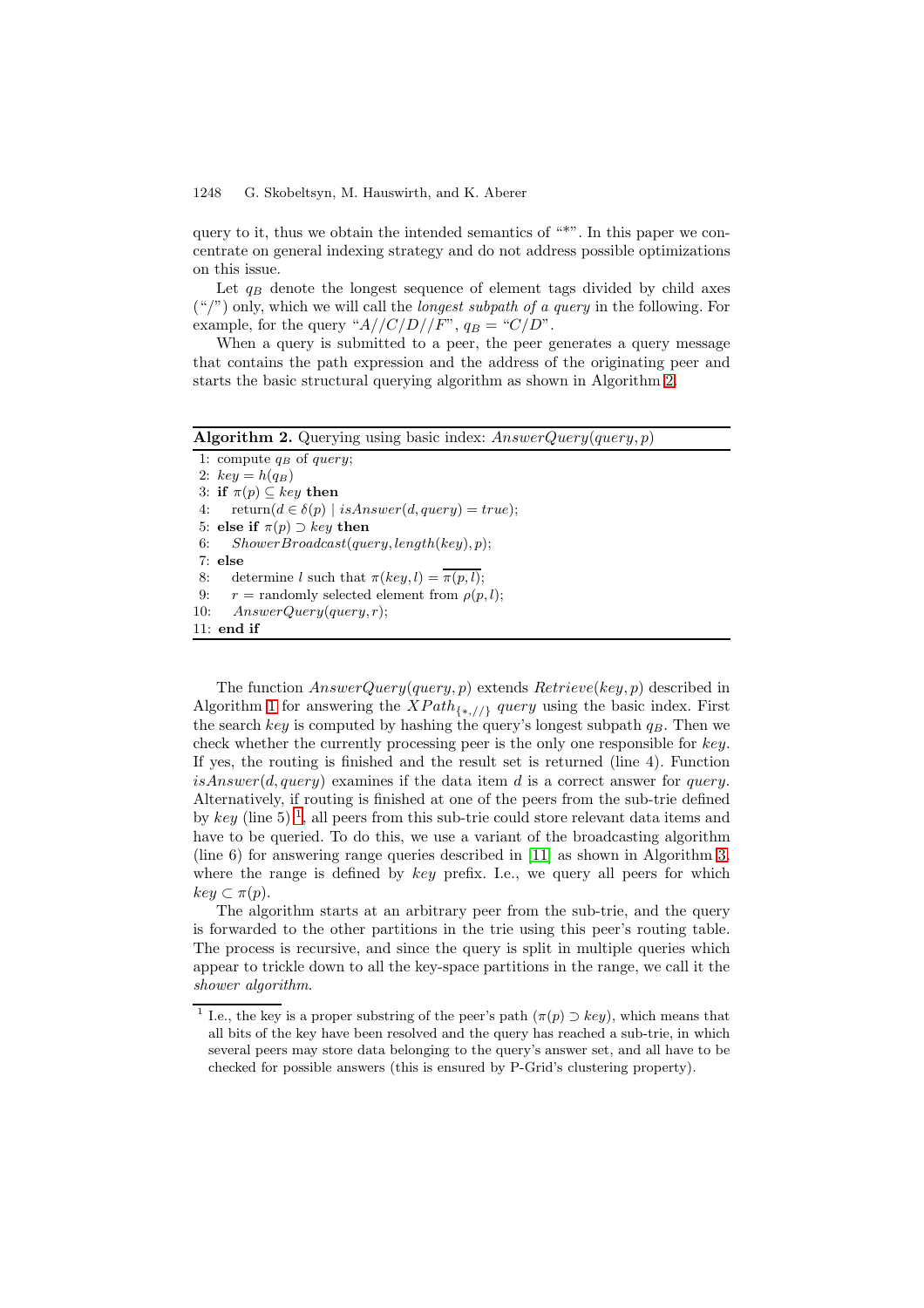| <b>Algorithm 3.</b> Shower Broadcast(query, $l_{current}$ , p) |
|----------------------------------------------------------------|
| 1: for $l = l_{current}$ to $length(\pi(p))$ do                |
| 2: $r =$ randomly selected element from $\rho(p, l)$ ;         |
| 3: $Shower Broadcast(query, l + 1, r);$                        |
| $4:$ end for                                                   |
| 5: return( $d \in \delta(p)$ ) is Answer(d, query) = true);    |
|                                                                |

<span id="page-6-1"></span>With basic indexing the expected cost (in terms of messages) of answering a single query is  $O(L) + O(S) - 1$ , where L is the cost of locating any peer in the sub-trie and  $S$  is the shower algorithm's messaging cost. The expected value of  $L$  is a length of the sub-trie's prefix. The intuition for this value is that it is analogous to the search cost in a tree-structured overlay of size  $2^L$ . The expected value of L is  $N/2^L$ , which refers to the number of peers in the sub-trie. The latency remains  $O(\log N)$  because the shower algorithm works in a parallel fashion.

To illustrate how a query is answered using the basic index, assume the query = " $A//C/D//E$ " is submitted at some peer p. Following Algorithm [2](#page-5-0) the peer responsible for  $h("C/D")$  is located. Assume there is a sub-trie defined by the prefix  $h("C/D")$  as it is depicted in Figure [2.](#page-10-1) The shower broadcast is executed and every peer in the sub-trie performs a local lookup for query and sends the result to the originating peer p.

# <span id="page-6-0"></span>**4 Caching Strategy**

The basic index is efficient in finding all documents matching an  $XPath_{\{*,//\}}$ query expression based on the longest sequence of element tags  $(q_B)$ . It performs well with queries containing a relatively long  $h(q_B)$ , such that the number and the size of shower broadcasts is not excessive. However, the search cost might be substantially higher for queries, which require large broadcasts, i.e.,  $h(q_B)$  is short. For example, queries like " $A//B$ " are answered by looking up the peer responsible for  $h("A")$  and then a relatively expensive broadcast depending on the data in the overlay may have to follow. The search would be more efficient if knowledge about the second element tag "B" would be employed as well. In this section we introduce a caching strategy to address this issue, which allows us to reduce the number of broadcasts, and thus, decrease the average cost of answering a query.

Each peer which receives a query determines if it belongs to one of the following types:

- 1. Queries that can be answered locally, i.e.,  $\pi(p) \subseteq h(q_B)$ . For example the path "A/B/C//E" at the peer responsible for  $h("A/B")$ .
- 2. Queries that require additional broadcasts, i.e.,  $\pi(p) \supset h(q_B)$ , but contain only one subpath, *query* =  $q_B$ . For example, the path "A" at the peer responsible for  $h("A/B")$ . In this case matching index items are stored on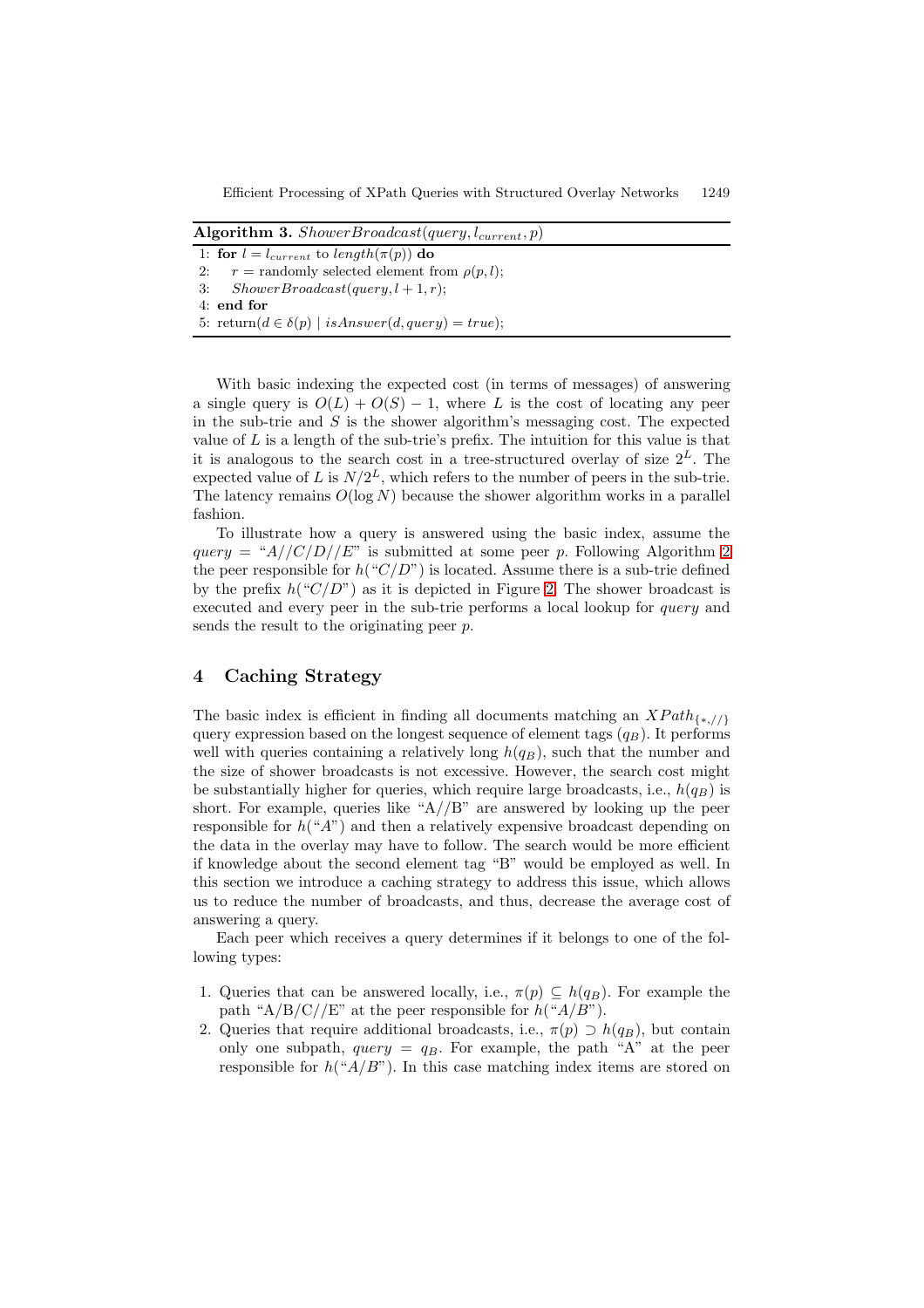all the peers responsible for  $h("A")$ . As queries of this type may be very expensive, for example " $\frac{1}{2}$ ", they could be disabled in the configuration or only return part of the overall answer set to constrain costs.

3. Queries that require an additional broadcast,  $\pi(p) \supset h(q_B)$ , but include at least one descendant axis ("/") or wildcard ("\*"), i.e.  $q_B \neq q$ . For example the query "A//C//E" at the peer responsible for  $h("A/C")$ . The result set for such queries can be cached locally and accessed later without performing a shower broadcast.

Type 1 queries are inexpensive and thus work well with basic indexing. Type 2 queries are so general that they return undesirably large result sets and the system may want to block or constrain them. The most relevant type of queries whose costs should be minimized are thus *type 3 queries* which we will address in the following. For simplifying the presentation we assume that only one peer is responsible for a given query and have resources to cache results. We can assume that storage space is relatively cheap as the "expensive" resource in overlay networks is network bandwidth. However, each peer is entitled to arbitrarily limit the size of its cache at will.

## **4.1 Answering a Query**

As a first step Algorithm [2](#page-5-0) is modified by changing the routing and adding cache handling. If we sort the subpaths of an  $XPath_{\{*,//\}}$  query by their length in descending order, we can "rewrite" the original query as  $q_C = concat(P_{l_1}, P_{l_2}, ...,$  $P_{l_k}$ , where  $P_{l_i}$  is the *i*-st longest subpath. We will use  $q_C$  for routing purposes instead of  $q_B$ , which gives us the benefit that we use the whole query for generating the routing key. The modified querying algorithm is shown in Algorithm [4.](#page-7-0)

**Algorithm 4.** Querying using basic index extended with cache:  $AnswerQueryWithCache(query, p)$ 

```
1: compute q_C of the query;
2: key_C = h(q_C)3: compute q_B of the query;
4: key_B = h(q_B)5: if \pi(p) \subseteq key_B then
6: return(d \in \delta(p) | isAnswer(d, query) = true);7: else if (\pi(p) \supset key_B) and (ifCached(query) = false) then
8: Shower Broadcast(query, length(key_B), p);9: else if \pi(p) \subseteq key_C then
10: return(d \in cache(p) | isAnswer(d, query) = true);11: else
12: determine l such that \pi(key_C, l) = \overline{\pi(p, l)};
13: r = randomly selected element from \rho(p,l);
14: AnswerQueryWithCache(query,r);
15: end if
```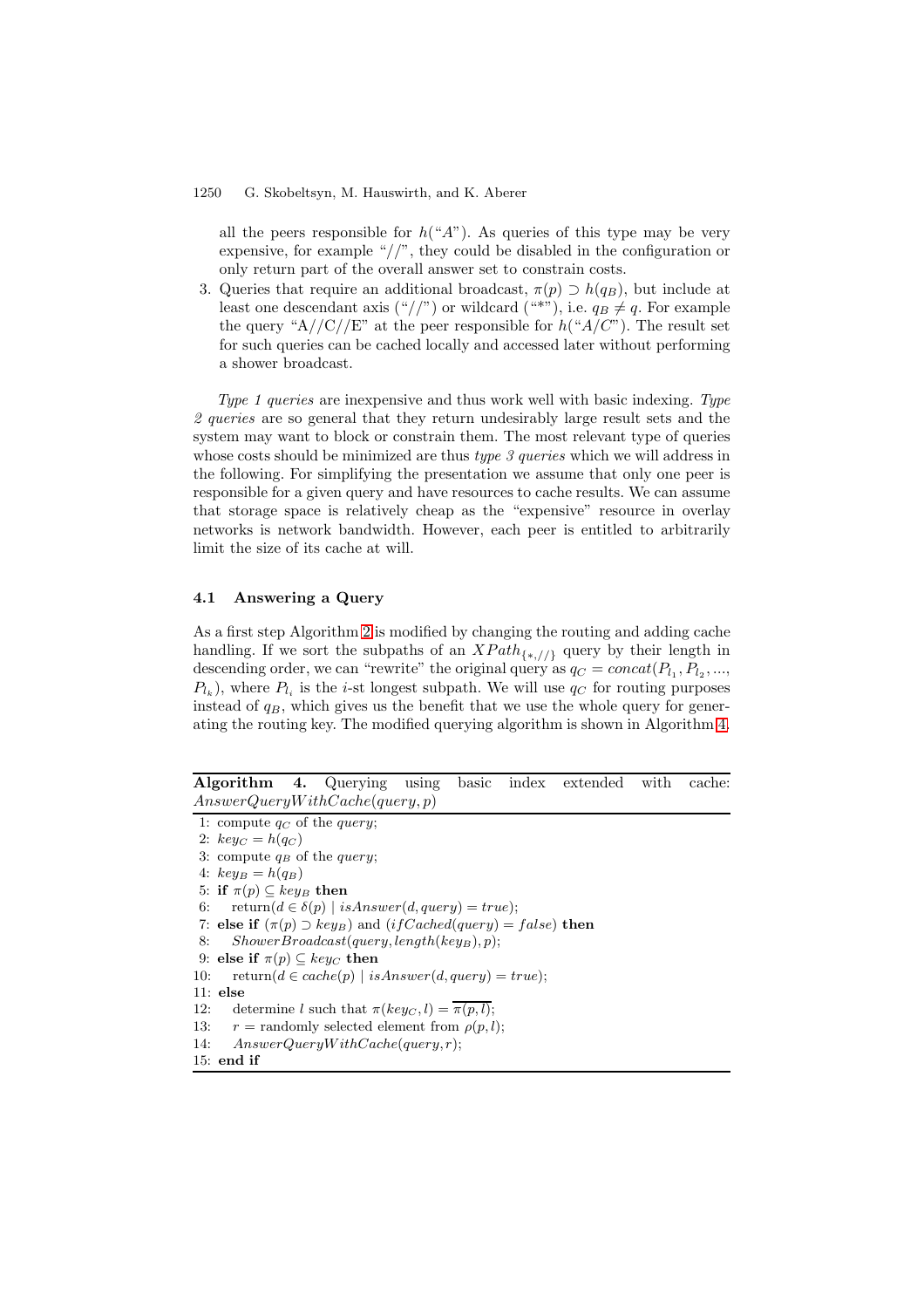In line 1 we compute  $q_C$  which is used for routing (line 12) to the peer (probably) storing a cached result set. Since P-Grid uses a prefix-preserving hash function and  $q_B \subseteq q_C$  ( $q_B$  is always the first subpath of  $q_C$ ), this peer is located in the  $key_B = h(q_B)$  sub-trie.

Similarly to the basic index's search algorithm we check whether the currently processing peer is the only one responsible for  $key_B$  (line 5). If yes, the result set is returned (line 6). If the routing reached one of the peers from the sub-trie defined by  $key_B$ , we execute the shower broadcast (line 8) to answer the query as introduced in the previous section, but only if the query has not already been cached (line 7). Section [4.2](#page-8-0) explains how the function  $ifCached(query)$  works. If the query is cached, the routing proceeds until the peer responsible for  $keuc$  is reached. This peer answers the query by looking up a cached result set (line 10).

## <span id="page-8-0"></span>**4.2 Cache Maintenance**

Each peer runs a cache manager, which is responsible for cache maintenance. Two functions  $createCache(query)$  and  $deleteCache(query)$  are available, where query is any query the peer is responsible for. In the following we explain how these functions work. How the cache manager decides if a query is worth caching or not will be described in [4.3.](#page-8-1)

To cache a query a peer determines a sub-trie's prefix by hashing  $q_B$  and collects a result set for the query by executing a special version of the shower broadcast algorithm. The only difference with regard to the ShowerBroadcast listed in Algorithm [3](#page-6-1) is that for cache consistency reasons all the peers in the broadcast sub-trie add the query expression to their *lists of cached queries*  $L_{CO}$ . Thus, in case the P-Grid is updated, i.e. data items are inserted, modified or deleted, any peer from the sub-trie can contact the peer(s) that cache relevant queries, to inform them of the change so they can keep their cache consistent. This operation needs  $O(\log N)$  messages per cache entry. The function  $if Cached(query)$  (line 7, Algorithm [4\)](#page-7-0) looks up the (locally maintained)  $L_{CQ}$  list to determine if the query is cached. This solution requires additional storage space which can be significantly decreased by the use of Bloom filters. Similarly, the cache deletion operation requires updates of all  $L_{CO}$  lists.

When a data item is inserted, updated or deleted, all relevant cache entries are updated respectively. A peer looks up the cached queries list and sends update messages to all the peers caching the relevant queries. Each cache update requires a message to be routed with an expected cost of  $0.5 \log N$ . If we denote as  $C(path)$  the number of cached queries that have path as an answer, the update cost can be estimated as  $O(\log N) + O(C(path) * 0.5 \log N)$ .

# <span id="page-8-1"></span>**4.3 What to Cache?**

The cache manager analyzes the benefits of caching for each candidate query the peer is responsible for. To do so, it estimates the overall messaging cost for the query with and without caching. The decision to cache the query result or to delete the existing cache entries is based on comparing these two values.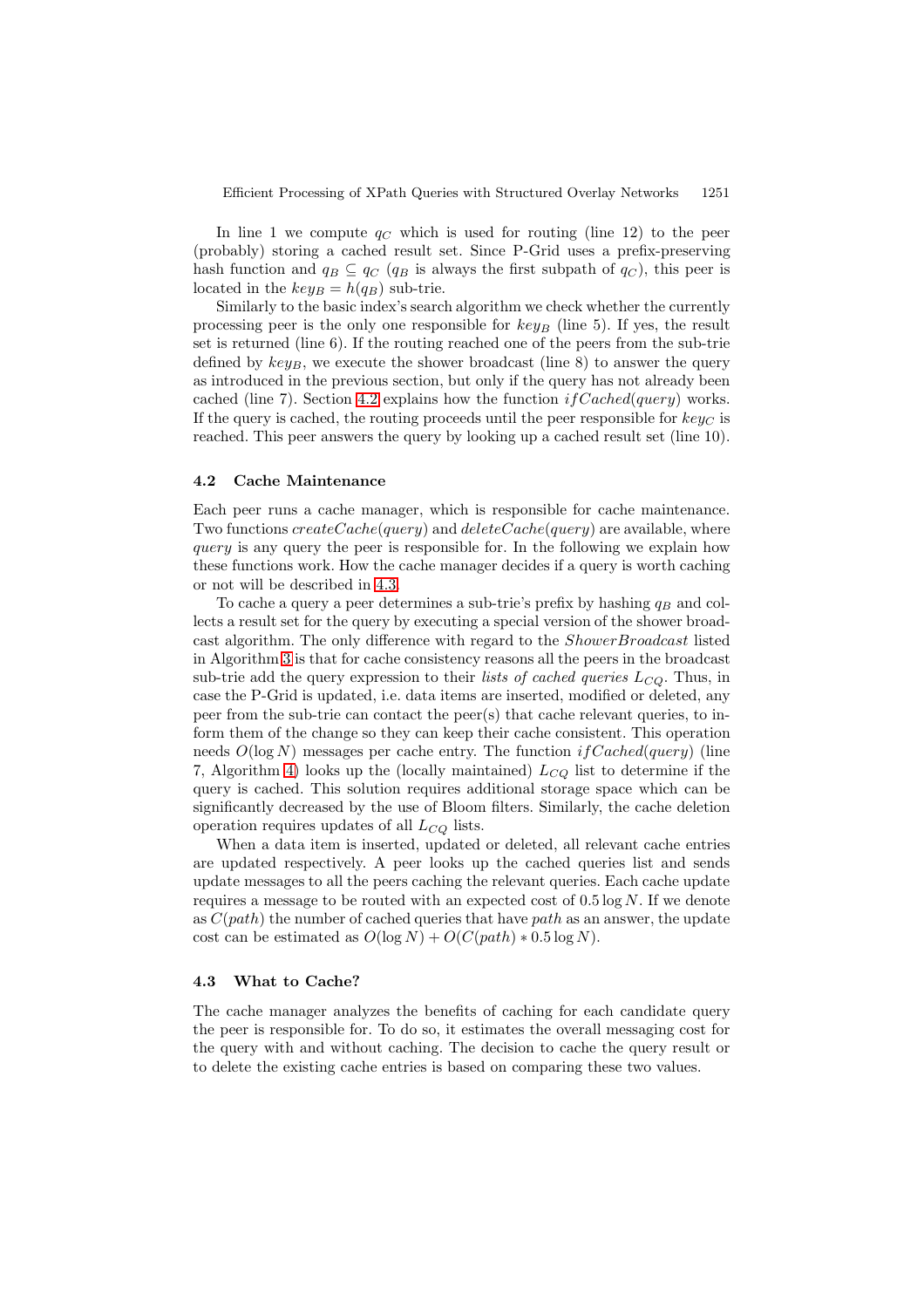If the query is cached, each search operation for that query saves a shower broadcast (the shower broadcast requires  $s - 1$  messages where s is the number of peers in the trie). On the other hand each update operation for any data item related to the query will cost additional  $O(\log N)$  messages to update the cache. Knowing the approximate ratio of search/update operations (obtained by local monitoring) the peer can make an adaptive decision on caching of a particular query.

The query is considered to be profitable to cache if:

UpdateCost∗UpdateRate(subtrie) < SearchCost(subtrie)∗SearchRate(query)

where

- $-$  subtrie is the prefix of the  $q_B$  sub-trie, i.e., the basic index's shower broadcast sub-trie;
- **–** UpdateCost is the cost of one update, which is equal to the routing cost, i.e.,  $O(\log N)$ ;
- $\overline{U}$  =  $UpdateRate(subtrie)$  is the average update rate in the given sub-trie;
- **–** SearchCost(subtrie) is the number of peers in the sub-trie to be contacted to answer the shower broadcast; and
- **–** SearchRate(query) is the search rate for the given query.

To estimate these values each peer collects statistics. For SearchRate the peer's local knowledge is sufficient, whereas UpdateCost and SearchCost values have to be gathered from the neighbors. To do so, we can periodically flood the network or better employ the much more efficient algorithm described in [\[4\]](#page-15-5). This algorithm gossips the information about the tree structure among all the peers in the network. Each peer maintains an approximate number of peers in each sub-trie it belongs to (as many values as the peer's prefix length). The values are exchanged via local interactions between peers and a piggyback mechanism avoids sending additional messages. The same idea is used to gossip the UpdateRate in every sub-trie a peer belongs to.

## **4.4 Example**

An example illustrating the application of caching is shown in Figure [2.](#page-10-1)

Note, that in Figure [2](#page-10-1) each element tag is represented by one capital letter and we omit child axes  $(\frac{u}{v})$  to simplify the presentation. The numbers 1–4 written in brackets next to the arrows correspond to the following steps:

- 1. The cache manager at the peer II decides to cache a result set for the query  $Q = \frac{dA}{C}D}{E$ ". The shower broadcast to the peers responsible for  $h("C/D")$  is initiated to fill up the cache with all data items matching the query. It reaches the peers I, III and IV. They add Q to their lists of cached queries.
- 2. Peers III and IV send back the matching items. The shower broadcast reaches peer V, which also adds Q to its list of cached queries. 4 messages were sent to execute the shower broadcast in sub-trie  $h("C/D")$ .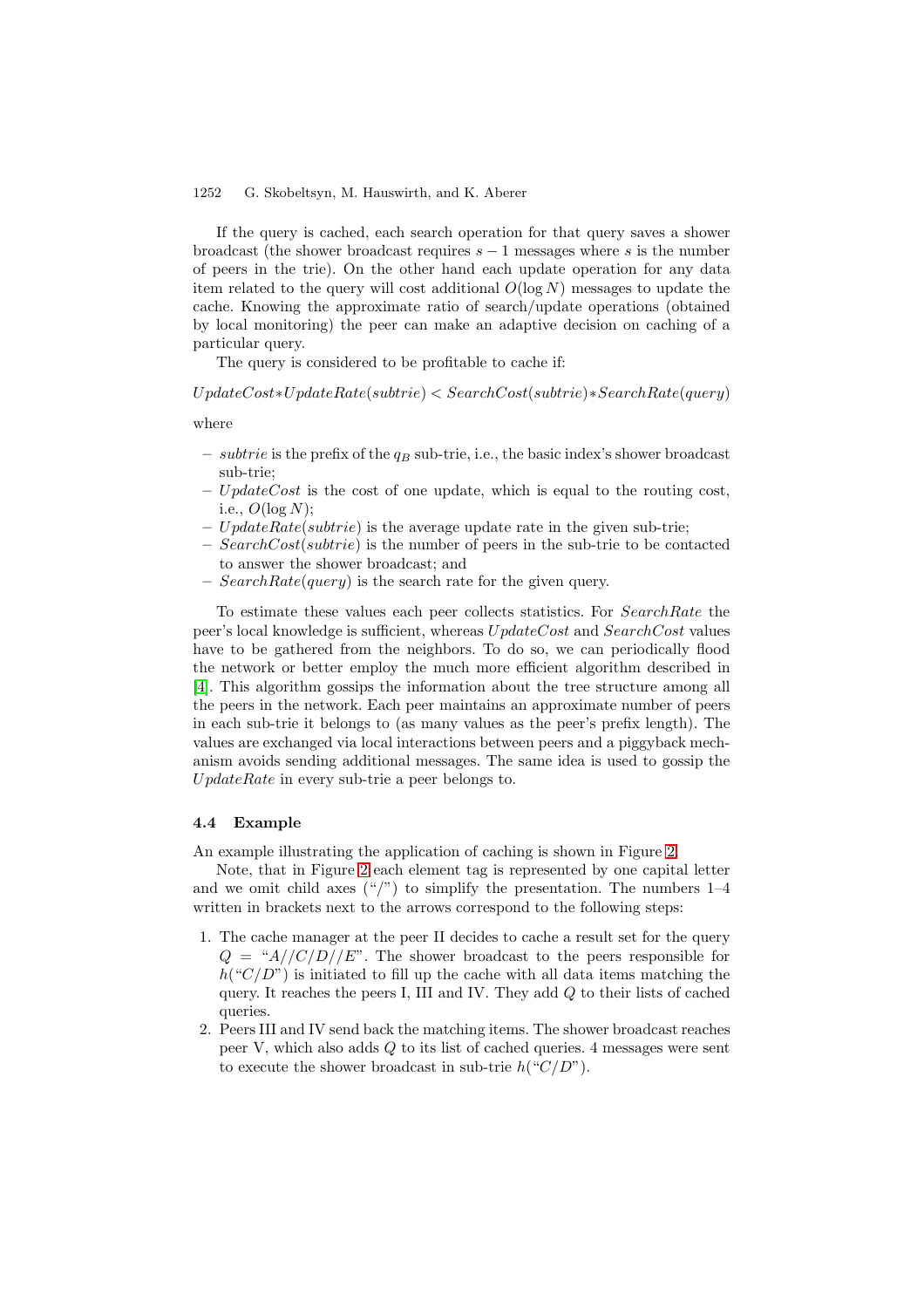

Efficient Processing of XPath Queries with Structured Overlay Networks 1253

<span id="page-10-1"></span>**Fig. 2.** Caching strategy example

- 3. Assume, the query  $Q = \frac{4}{C/D}{/E}$  is submitted at the originating peer. The search message is routed to the peer II  $(O(\log N))$ , which can answer a query locally by looking up its cache. The broadcast has to be executed every time to answer the query  $Q$  if it is not cached.
- 4. The answer is sent back to the originating peer.

Assume now, a new path " $A/C/D/E$ " is indexed. One of the four (see Section [3\)](#page-4-0) generated data items with the key  $h("C/D/E")$  is added to the peer V. It checks the list of cached queries and finds query  $Q = \frac{dA}{C}D}{E''}$  to be concerned by this change. Peer V sends a cache update message to the peer responsible for Q, i.e., to Peer II, which ensures cache consistency.

# <span id="page-10-0"></span>**5 Simulations**

To justify our approach and its efficiency, we implemented a simulator of a distributed XML storage, based on the P-Grid overlay network. The simulator is written in Java and stores all data locally in a relational database. As the simulation results in this section meet our theoretical expectations we will in a next step implement our approach on top of our P-Grid implementation [\[22\]](#page-17-4) and test it on PlanetLab.

As input data for our experiments, we use about 50 XML documents (mainly from [\[28\]](#page-17-5)) from which we extracted a path collection of more than 1000 unique paths. Based on each path in the collection we generated four additional paths by randomly distorting the element tags. Using the resulted path collection (about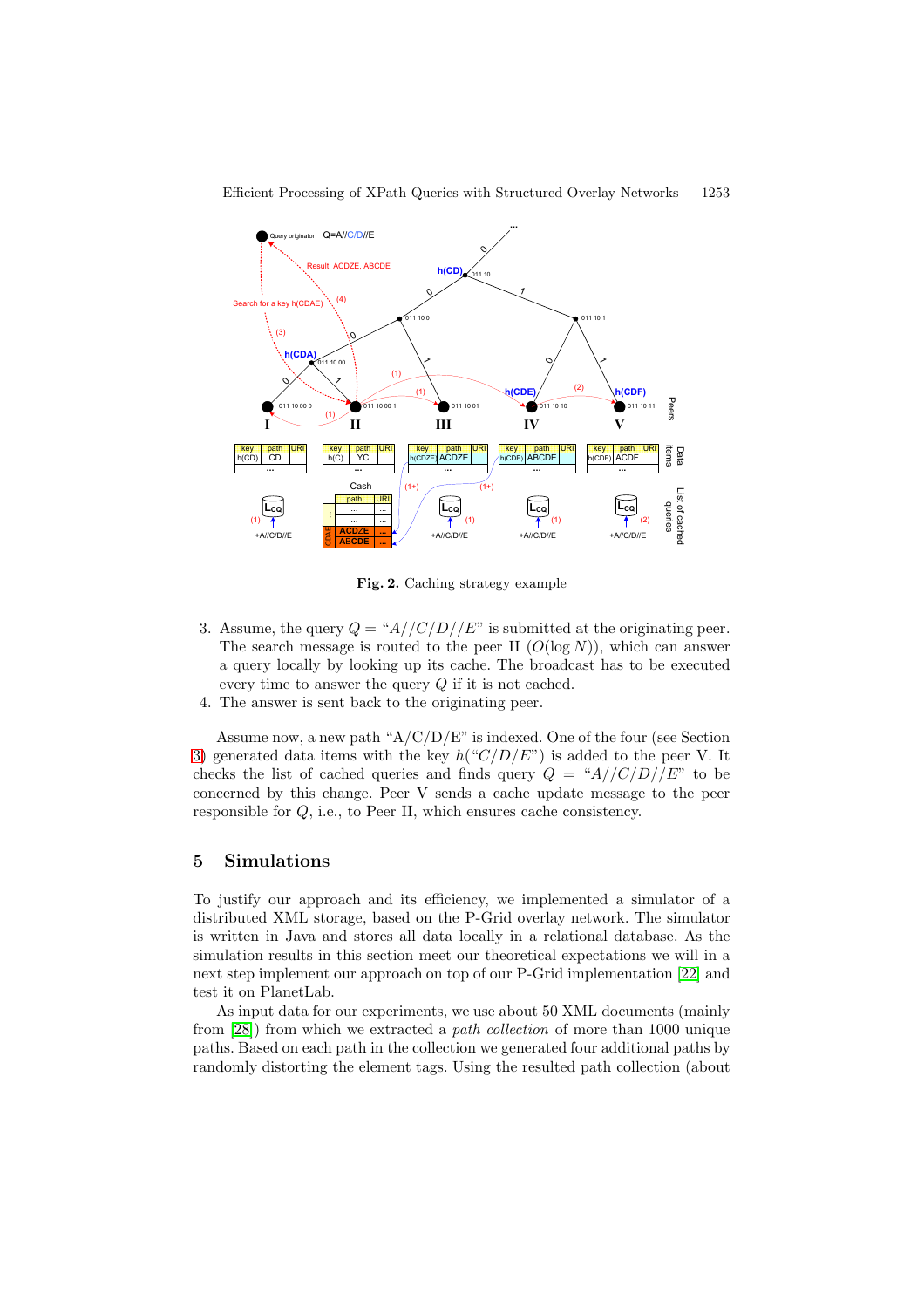5000 paths) we generate a P-Grid network by inserting a corresponding number of data items per each path (about 20000 data items overall). P-Grid networks of different sizes can be obtained by limiting the maximum number of data items a peer can store.

For our experiments we generated different query collections by randomly removing some element tags from the paths in the path collection. A parameter t specifies query construction and ensures percentage of type 3 ("cachable") queries in the collection.

To emulate the querying process we generated a query load of 10000 queries by applying different distributions on the query collection. In the following experiments an average search cost value for given parameters is computed by processing all queries in the query load.

In the first experiment we assume that all possibly "cacheable" queries are in fact being cached. We vary the network size and measure the average cost of answering one query. The query load is uniformly distributed and different t parameters are used. In Figure [3](#page-11-0) the first four curves show the average search cost for  $t = 0, 0.5, 0.75$  and 1 respectively. Obviously, the more queries are being cached, the lower the search cost becomes. The fifth curve shows the cost of locating at least one peer responsible for the query, i.e., the search cost without shower broadcasts. Evidently, the two last curves coincide because if all queries are cached no shower broadcasts are required.



<span id="page-11-0"></span>**Fig. 3.** Average number of messages required to answer a query depending on the network size, t denotes the fraction of "cacheable" queries

However, query load does not necessary follow a uniform distribution. Instead, a Zipfian distribution is more realistic as shown in Figure [4.](#page-12-0) In the experiment we fixed the network size to 1000 peers,  $t = 0.5$  and vary the cache size. The first curve shows the constant search cost if caching is disabled. The other three curves correspond to the different parameters of the Zipf distribution of the query load and show how our approach performs under these conditions.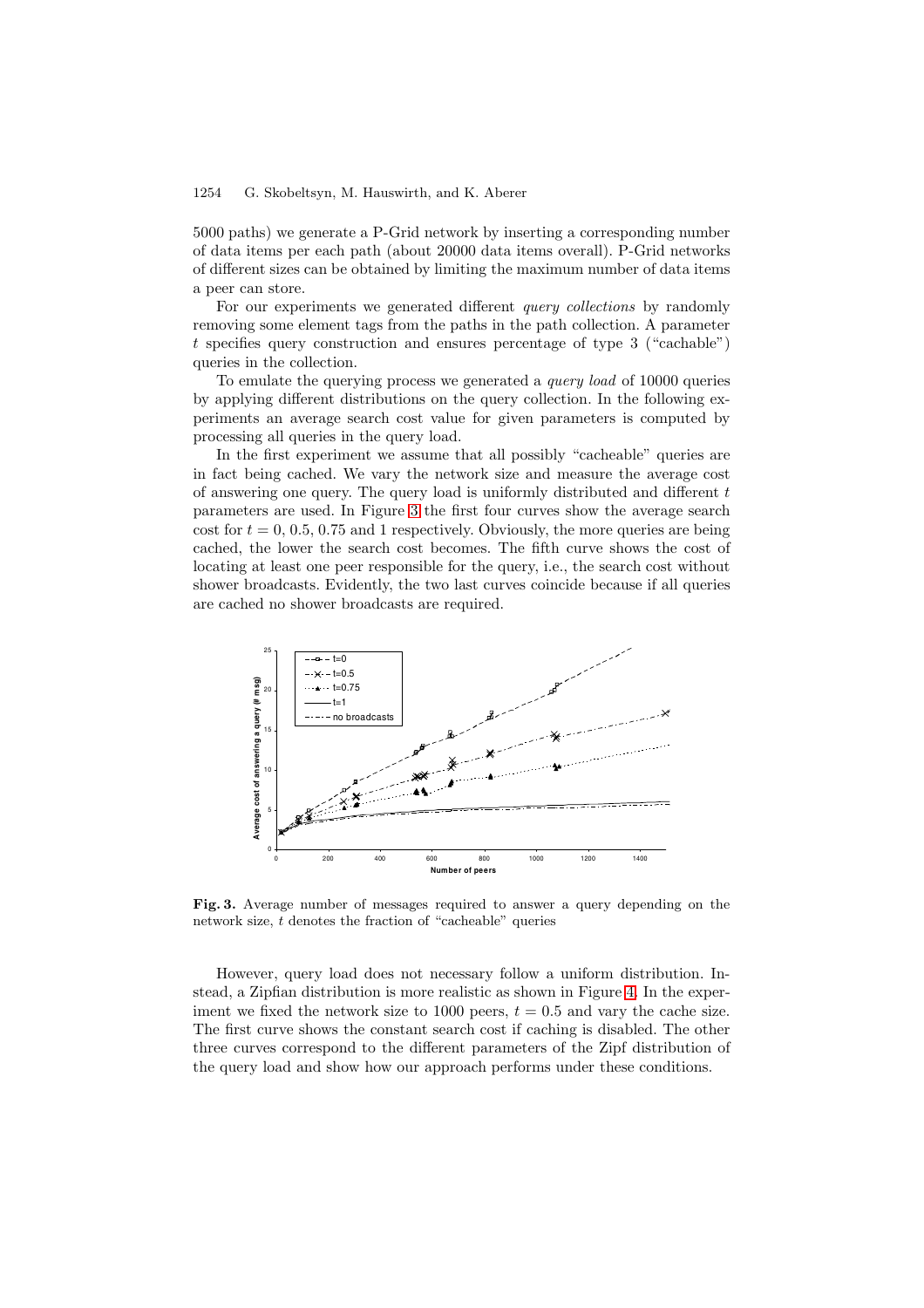

<span id="page-12-0"></span>**Fig. 4.** Average number of messages required to answer a query in the network of 1000 peers depending on the fraction of cached queries

However, the benefits we gain from caching for querying, come at the price of increasing the update costs. To perform one update operation, for example, to insert a new path containing  $m$  element tags, we have to contact all the peers responsible for all the subpaths  $(O(m \log N))$ . We also have to update all relevant cache entries  $(O(\log N))$  per cache entry). Figure [5](#page-12-1) shows the average update costs depending on size of the network.



<span id="page-12-1"></span>Fig. 5. Average update cost depending on the network size, t denotes the percentage of "cacheable" queries

In Section [4.3](#page-8-1) we described the strategy for minimizing the overall messaging costs. In the last experiment we show that for a given state of the system this minimum can be achieved by choosing what queries to cache. In Figure [6](#page-13-1) we show that for the given fixed parameters (1000 peers,  $t = 0.5$ , Zipf  $s = 1.2$ ,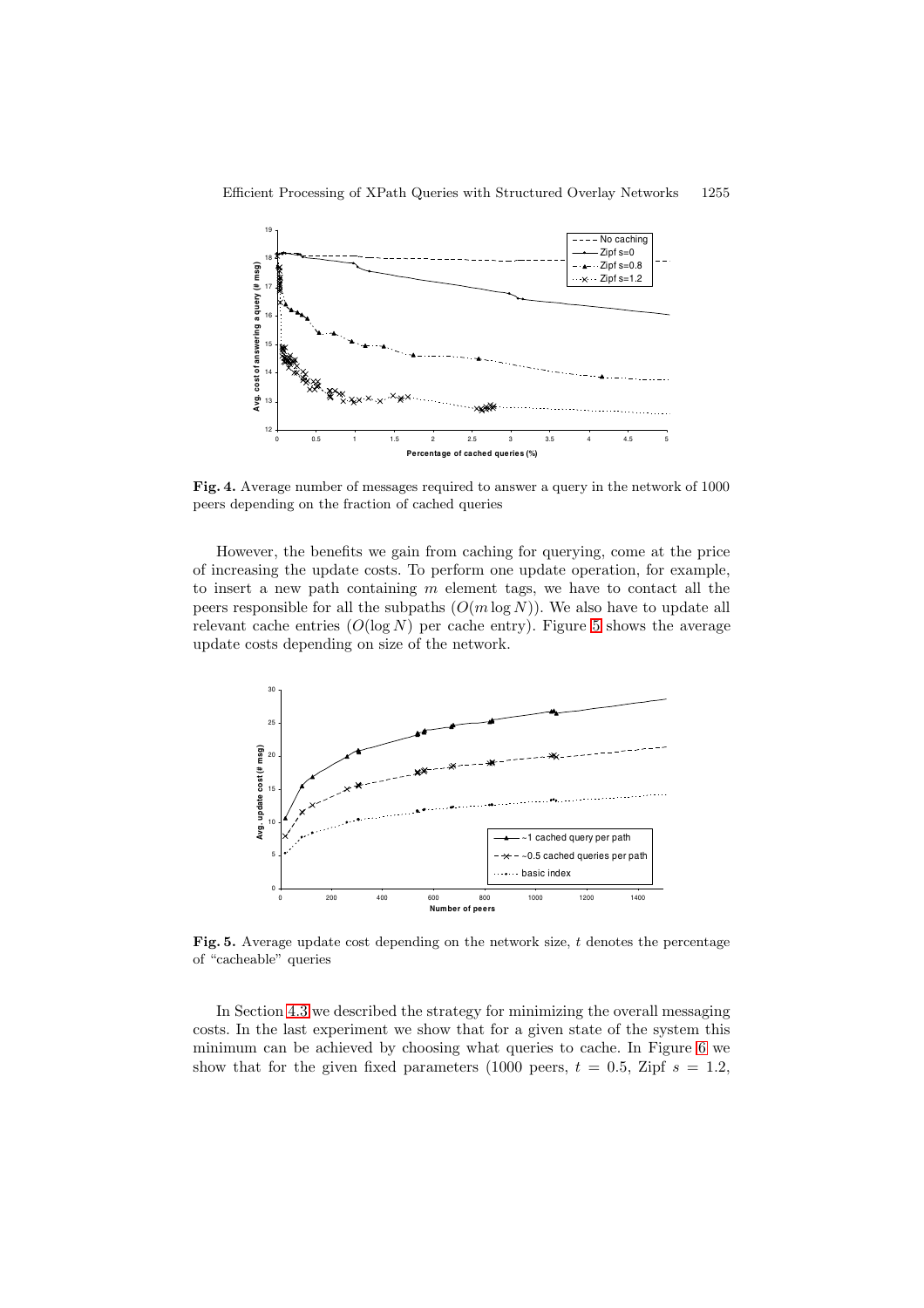

<span id="page-13-1"></span>**Fig. 6.** Average number of messages (query + update) depending on the fraction of cached queries

average number of element tags in the path  $= 2.5$ ) the overall messaging cost can be minimized. We show two curves for search/update ratios of 1:2 and 2:1. In these cases the minimal messaging costs are achieved if about 0.5% and 1.0% of the queries are being cached.

Evidently, if the search/update ratio is high (more searches than updates) the minimum moves to the right (more queries are to be cached). In contrast, if the update ratio is relatively high, the minimum moves to the left (up to 0, where caching is not profitable anymore). Hence, (1) the higher the search/update ratio is, the more queries should be cached and (2) our solution is adaptive to the current system state and minimizes the overall messaging costs.

The simulations show that the basic index strategy is sufficient for building a P2P XML storage with support for answering structured queries. The introduction of caching decreases the messaging costs. Depending on the characteristics of the query load the benefits from caching vary.

## <span id="page-13-0"></span>**6 Related Work**

Many approaches exist that deal with querying of XML data in a local setting. Most of them try to improve the query-answering performance by designing an indexing structure with respect to local data processing. Examples of such index structures include DataGuides [\[13\]](#page-16-4), T-indexes [\[20\]](#page-16-5), the Index Fabric [\[7\]](#page-16-6), the Apex approach [\[6\]](#page-15-6) and others. However, these approaches are not designed to support a large-scale distributed XML storage.

On the other hand, peer-to-peer networks yield a practical solution for storing huge amounts of data. Thus, a number of approaches exist that try to leverage a P2P network for building a large-scale distributed data warehouse. The important properties of such systems are: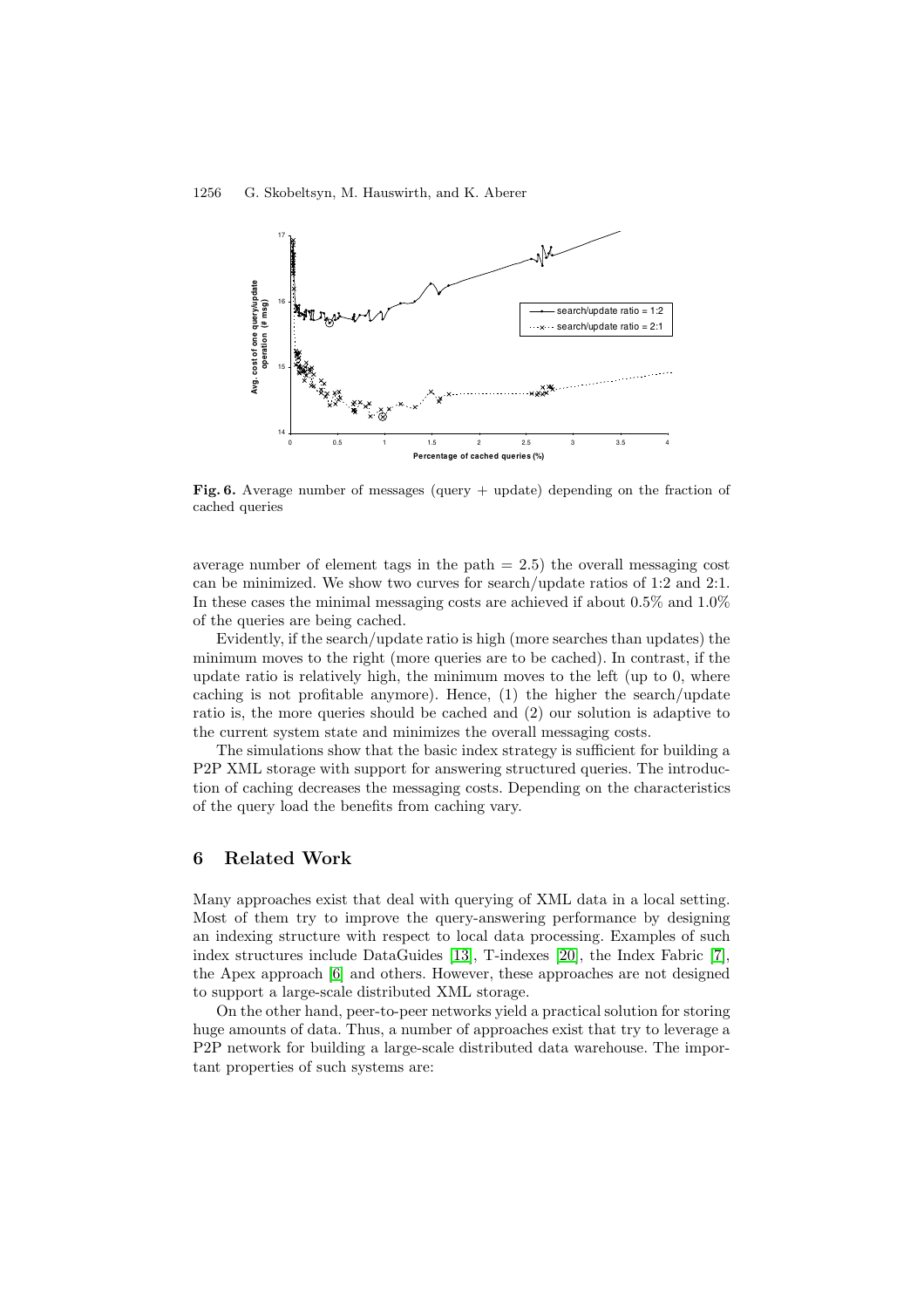- **–** The flexibility of the querying mechanism (e.g. query language).
- **–** The messaging and maintenance costs.

The use of routing indices [\[8\]](#page-16-7) facilitates the construction of a P2P network based on content. In such content-based overlay networks peers are linked, if they keep similar data, i.e., each peer maintains summaries of the information stored at its neighbors. While searching, a peer uses the summaries to determine whom to forward a query to. The idea of clustering peers with semantically close content is exploited in [\[9\]](#page-16-8). The approach presented in [\[17\]](#page-16-9) proposes using multi-level bloom filters to summarize hierarchical data, i.e., similarity of peers' content is based on the similarity of their filters. In [\[23\]](#page-17-6) the authors use histograms as routing indexes. A decentralized procedure for clustering of peers based on their histogram distances is proposed. The content-based approaches could efficiently solve the problem of answering structured queries, though lack of structure affects the result set quality and significantly increases the search cost for large-scale networks.

The Edutella project [\[21\]](#page-17-0) is a P2P system based on a super-peer architecture, where super-peers are arranged in a hypercube topology. This topology guarantees that each node is queried exactly once for each query, which presumes powerful querying facilities including structured queries, but does not scale well.

Leveraging DHTs to support structured queries decreases the communication costs and improves scalability, but requires more complicated query mechanisms. The approach presented in [\[12\]](#page-16-10) indexes XML paths in a Chord-based DHT by using tag names as keys. A peer responsible for an XML tag stores and maintains a data summary with all possible unique paths leading to the tag. Thus, only one tag of a query is used to locate the responsible peer. Although ensuring high search speed, the approach introduces considerable overhead for popular tags, when the data summary is large. Our solution for this case is to distribute the processing among the peers in a subtrie. The paper also addresses answering branching XQuery expressions by joining the result sets obtained from different peers. A similar mechanism can be employed for our approach.

[\[5\]](#page-15-7) also uses a Chord network, but follows a different technique. Path fragments are stored with the information about the super- and child-fragments. Having located a peer responsible for a path fragment, it resolves the query by navigating to the peers responsible for the descendant fragments. Additional information has to be stored and maintained to enable this navigation, which causes additional maintenance costs. For some types of queries the search operation may be rather expensive due to the additional navigation.

Some approaches also employ caching of query results in a P2P network to improve the search efficiency. For example, [\[18\]](#page-16-11) proposes a new Range Addressable Network architecture that facilitates range query lookups by storing the query results in a cache. In [\[26\]](#page-17-7) the authors leverage the CAN P2P network to address a similar problem. In both cases queries are limited to integer intervals. The ranges themselves are hashed, which makes simple key search operation highly inefficient.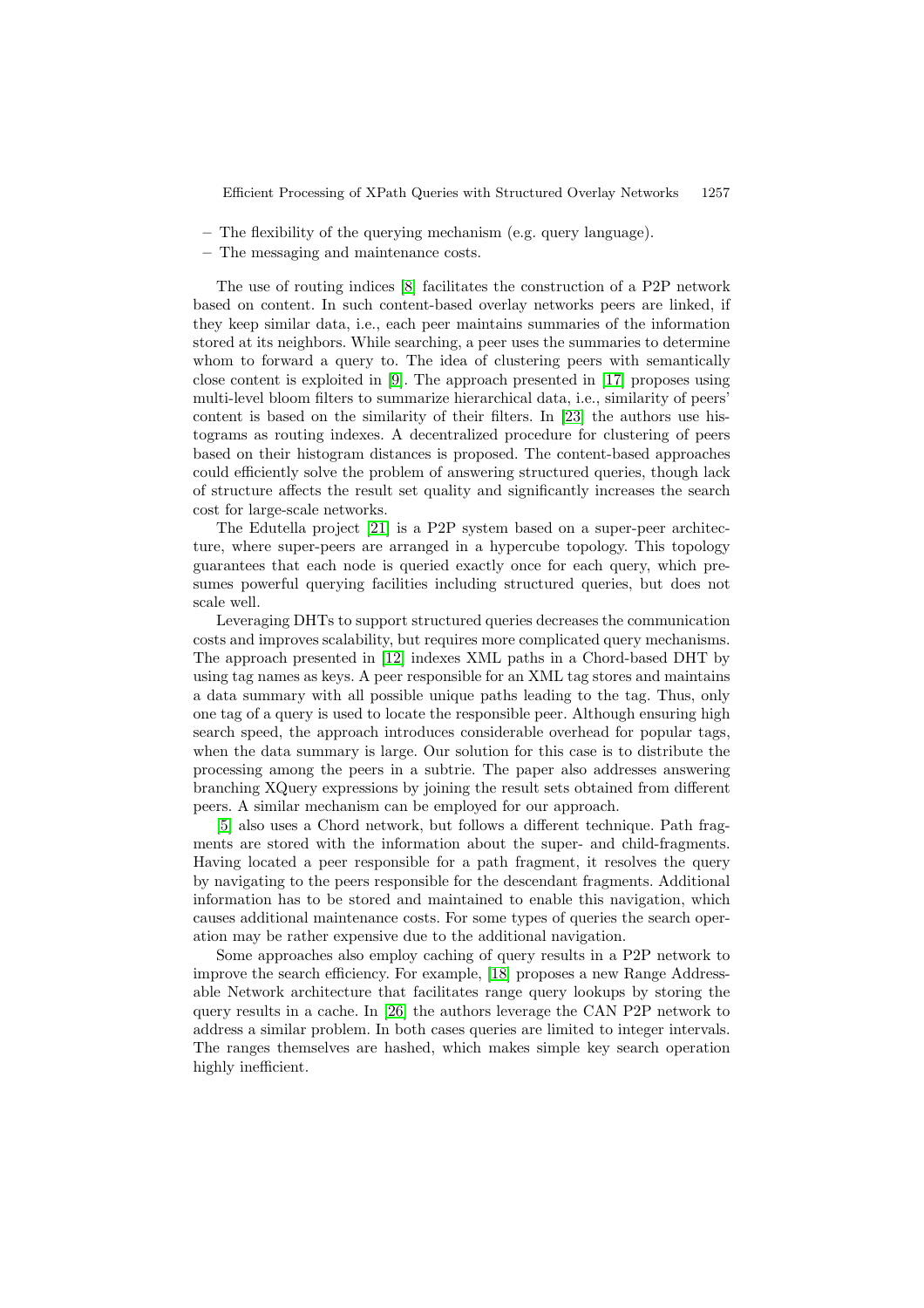The PIER project [\[14,](#page-16-0) [15\]](#page-16-12) utilizes a DHT to implement a distributed relational query engine bringing database query processing facilities into a P2P environment. In contrast, our approach solves the particular problem of answering structured XPath queries, which is not addressed by PIER. However, many of query processing mechanisms (join, aggregation, etc.) proposed in PIER can be also employed for building a DHT-based large-scale distributed XML storage with powerful query capabilities. The paper [\[19\]](#page-16-13) leverages the PIER for building a file-sharing P2P system for answering multi-keyword queries. The authors suggest using flooding mechanisms to answer popular queries, and use DHT's indexing techniques for rare queries.

# <span id="page-15-1"></span>**7 Conclusions**

In this paper we presented the efficient solution for indexing structural information in a structured overlay network used as distributed P2P storage of XML documents. We based the approach on the P-Grid structured overlay network, however, the solution can be ported to similar tree-based DHTs. We demonstrated the efficiency (low search latency and low bandwidth consumption) of our approach via simulations and also showed that our proposed caching strategy chooses the optimal strategy for minimizing messaging costs.

We envision that the presented solution can be used in a P2P XML querying engine for answering structural (sub)queries. Such a system could be an alternative to the solutions based on the unstructured P2P networks (e.g., Edutella [\[21\]](#page-17-0)), but more scalable due to the considerably reduced messaging costs. As a next step, we plan to extend the system to support more general XPath queries.

## <span id="page-15-2"></span><span id="page-15-0"></span>**References**

- 1. Karl Aberer. P-grid: A self-organizing access structure for p2p information systems. In CoopIS'01: Proceedings of the 9th International Conference on Cooperative Information Systems, pages 179–194, London, UK, 2001. Springer-Verlag.
- <span id="page-15-4"></span>2. Karl Aberer. Scalable Data Access in P2P Systems Using Unbalanced Search Trees. In WDAS'02: Proceedings of the 4th Workshop on Distributed Data and Structures, 2002.
- <span id="page-15-3"></span>3. Karl Aberer, Philippe Cudr´e-Mauroux, Anwitaman Datta, Zoran Despotovic, Manfred Hauswirth, Magdalena Punceva, and Roman Schmidt. P-Grid: A Selforganizing Structured P2P System. SIGMOD Record, 32(3), 2003.
- <span id="page-15-5"></span>4. Keno Albrecht, Ruedi Arnold, Michael Gahwiler, and Roger Wattenhofer. Join and Leave in Peer-to-Peer Systems: The Steady State Statistics Service Approach. Technical Report 411, ETH Zurich, 2003.
- <span id="page-15-7"></span>5. Angela Bonifati, Ugo Matrangolo, Alfredo Cuzzocrea, and Mayank Jain. Xpath lookup queries in p2p networks. In WIDM'04: Proceedings of the 6th annual ACM international workshop on Web information and data management, pages 48–55, New York, NY, USA, 2004. ACM Press.
- <span id="page-15-6"></span>6. Chin-Wan Chung, Jun-Ki Min, and Kyuseok Shim. Apex: an adaptive path index for xml data. In SIGMOD'02: Proceedings of the ACM SIGMOD 2002 International Conference on Management of Data, pages 121–132, New York, NY, USA, 2002. ACM Press.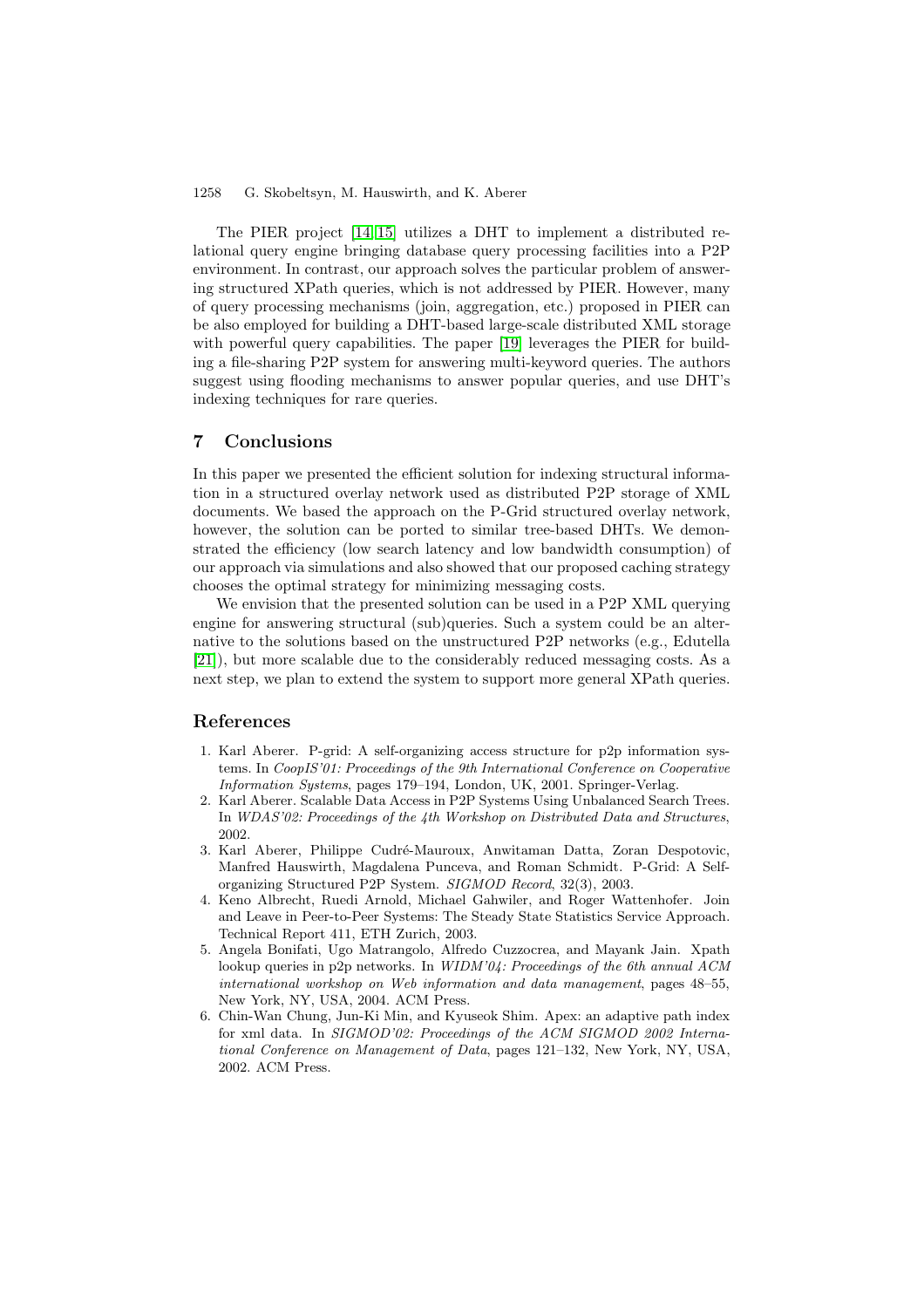- <span id="page-16-6"></span>7. Brian Cooper, Neal Sample, Michael J. Franklin, Gisli R. Hjaltason, and Moshe Shadmon. A fast index for semistructured data. In *VLDB'01: Proceedings of* the 27th International Conference on Very Large Data Bases, pages 341–350, San Francisco, CA, USA, 2001. Morgan Kaufmann Publishers Inc.
- <span id="page-16-7"></span>8. Arturo Crespo and Hector Garcia-Molina. Routing indices for peer-to-peer systems. In ICDCS'02: Proceedings of the 28th Int. Conference on Distributed Computing Systems, July 2002.
- <span id="page-16-8"></span>9. Arturo Crespo and Hector Garcia-Molina. Semantic overlay networks for p2p systems. Technical report, Computer Science Department, Stanford University, 2002.
- <span id="page-16-2"></span>10. Anwitaman Datta, Manfred Hauswirth, and Karl Aberer. Updates in Highly Unreliable, Replicated Peer-to-Peer Systems. In ICDCS'03: Proceedings of the International Conference on Distributed Computing Systems, 2003.
- <span id="page-16-3"></span>11. Anwitaman Datta, Manfred Hauswirth, Roman Schmidt, Renault John, and Karl Aberer. Range queries in trie-structured overlays. In P2P'05: Proceedings of the 5th International Conference on Peer-to-Peer Computing, August 2005. <http://lsirpeople.epfl.ch/rschmidt/papers/Datta05RangeQueries.pdf>.
- <span id="page-16-10"></span>12. Leonidas Galanis, Yuan Wang, Shawn R. Jeffery, and David J. DeWitt. Locating data sources in large distributed systems. In *VLDB'03: Proceedings of the 29th* International Conference on Very Large Data Bases, pages 874–885, 2003.
- <span id="page-16-4"></span>13. Roy Goldman and Jennifer Widom. Dataguides: Enabling query formulation and optimization in semistructured databases. In VLDB'97: Proceedings of the 23th International Conference on Very Large Data Bases, pages 436–445, 1997.
- <span id="page-16-0"></span>14. M. Harren, J. Hellerstein, R. Huebsch, B. Loo, S. Shenker, and I. Stoica. Complex queries in dht-based peer-to-peer networks. In IPTPS'02: Proceedings for the 1st International Workshop on Peer-to-Peer Systems, 2002.
- <span id="page-16-12"></span>15. Ryan Huebsch, Brent Chun, Joseph M. Hellerstein, Boon Thau Loo, Petros Maniatis, Timothy Roscoe, Scott Shenker, Ion Stoica, and Aydan R. Yumerefendi. The architecture of pier: An internet-scale query processor. In CIDR'05: Proceedings of the 2nd Biennial Conference on Innovative Data Systems Research, Asilomar, CA, January 2005.
- <span id="page-16-1"></span>16. Jon Kleinberg. The Small-World Phenomenon: An Algorithmic Perspective. In STOC'00: Proceedings of the 32nd ACM Symposium on Theory of Computing, 2000.
- <span id="page-16-9"></span>17. Georgia Koloniari and Evaggelia Pitoura. Content-based routing of path queries in peer-to-peer systems. In EDBT'04: Proceedings of 9th International Conference on Extending Database Technology, pages 29–47, 2004.
- <span id="page-16-11"></span>18. Anshul Kothari, Divyakant Agrawal, Abhishek Gupta, and Subhash Suri. Range addressable network: A p2p cache architecture for data ranges. In P2P'03: Proceedings of the 3rd International Conference on Peer-to-Peer Computing, pages 14–22, 2003.
- <span id="page-16-13"></span>19. Boon Thau Loo, Ryan Huebsch, Joseph M. Hellerstein, Scott Shenker, and Ion Stoica. Enhancing p2p file-sharing with an internet-scale query processor. In VLDB'04: Proceedings of the 30th International Conference on Very Large Data Bases, August 2004.
- <span id="page-16-5"></span>20. Tova Milo and Dan Suciu. Index structures for path expressions. In ICDT'99: Proceeding of the 7th International Conference on Database Theory, pages 277– 295, London, UK, 1999. Springer-Verlag.